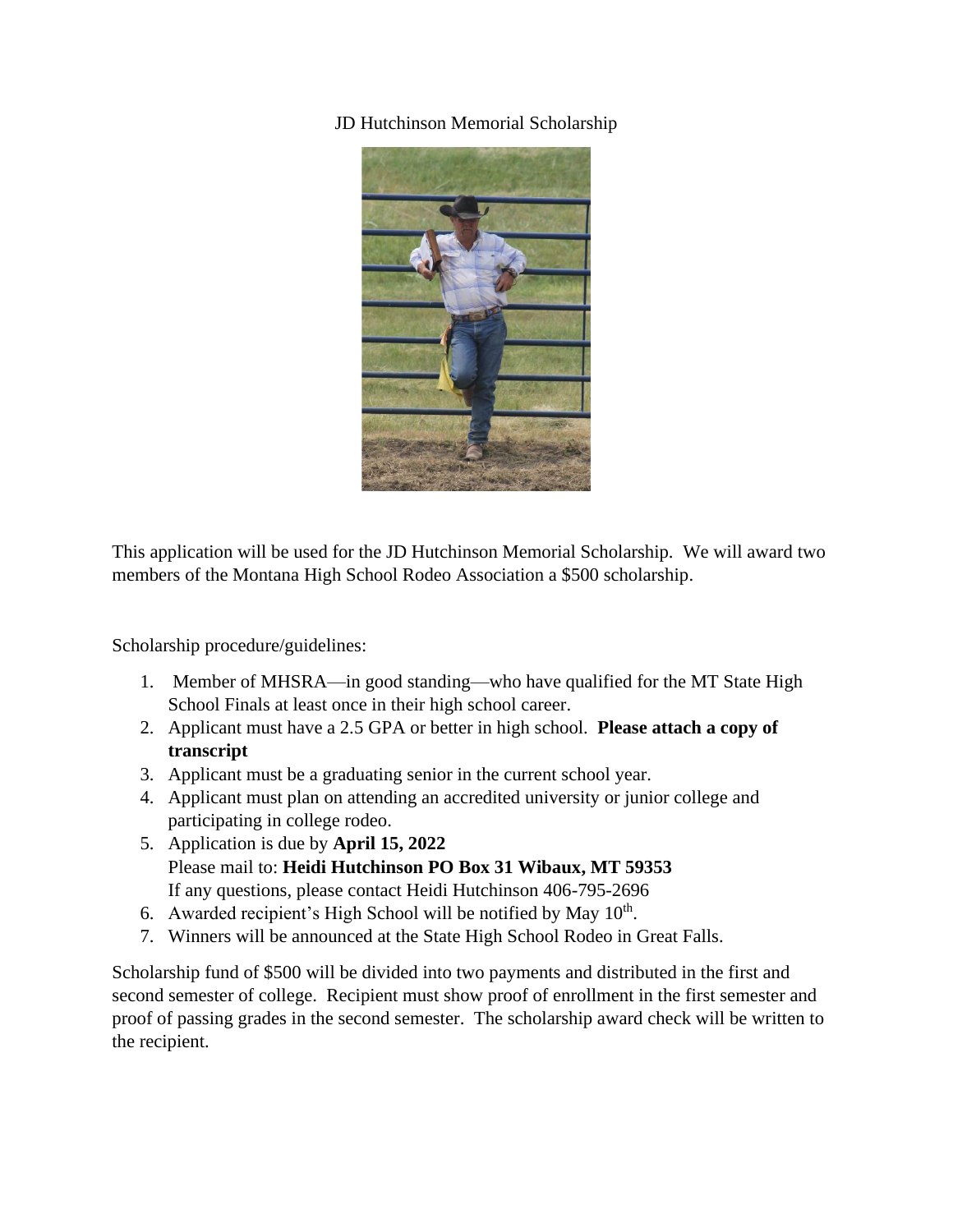# **JD HUTCHINSON MEMORIAL SCHOLARSHIP**

## **General Information**

| Applicant's Name: |      |                |
|-------------------|------|----------------|
| Address:          |      |                |
| Phone Number:     | Age: | Date of Birth: |

**School Information**

High School:

GPA:

Graduation Date:

College/University planning on attending:

Intended Degree/Major/Area of Study:

Have you qualified for Montana Finals? What Year(s)? What event(s)?

What Events do you plan to participate in at the college level?

Awards or Honors received in Rodeo (Jr. High, High School, other)

Honors received: Please list all extracurricular activities on and off campus during your four years of high school—indicate the years participated and any honors received (Example: Speech 2 yrs, Basketball 4yr-All Conf senior year…etc.)